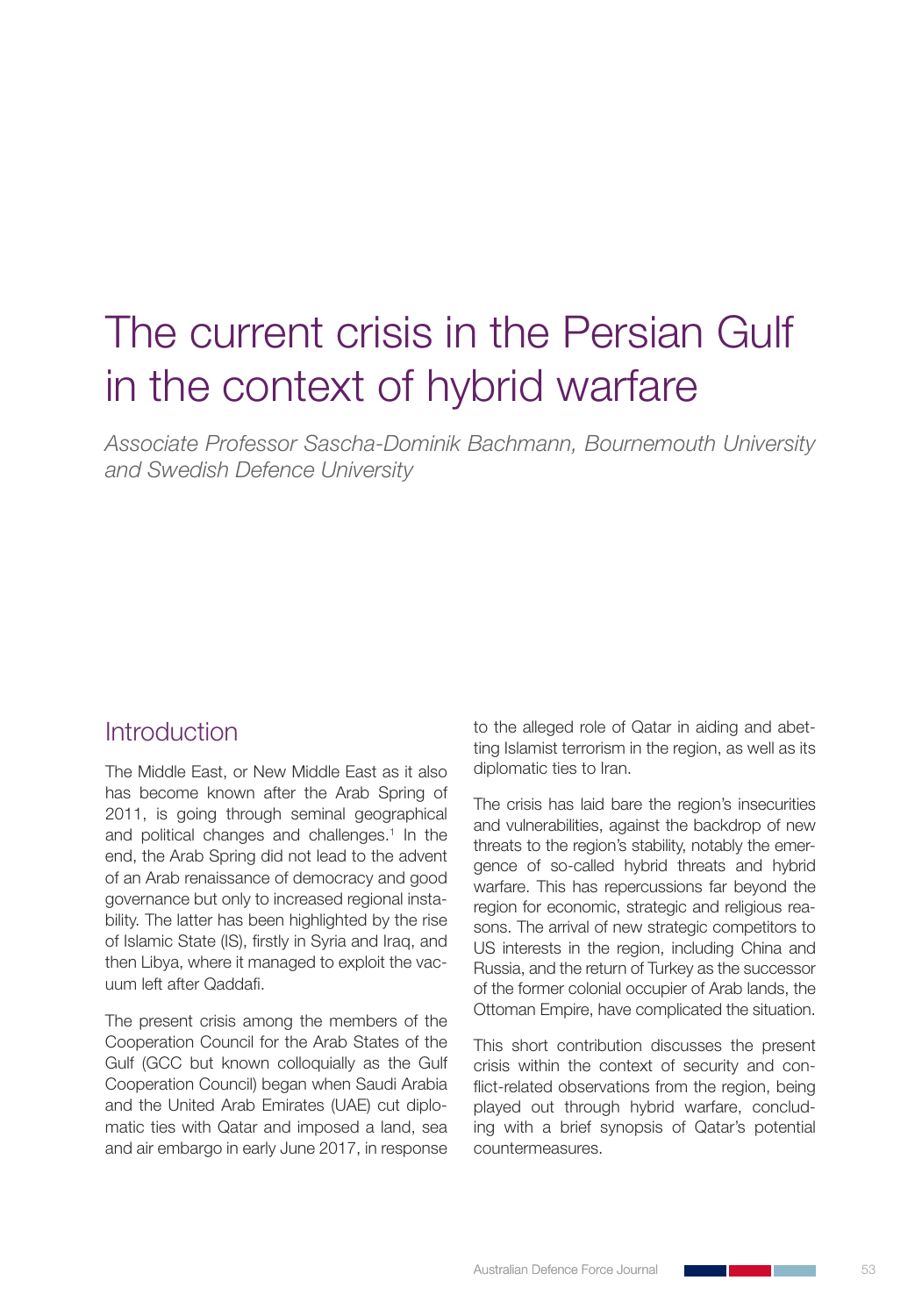## The GCC as a focal point of Gulf prosperity and the need for regional security

The GCC states represent some of the wealthiest states in the world (in terms of GDP per capita). After the discovery of oil in many Gulf nations, they united as the world's main oil producers: Saudi Arabia alone is the second-largest producer of crude oil after Russia, and the GCC's share of global oil reserves accounts for about 70 per cent of all global reserves.<sup>2</sup> The global dependency on oil (and liquefied gas) is set to continue, despite increasing initiatives among the G7 states to find non-fossil fuel alternatives, compounded by the steady industrialisation and urbanisation of countries such as India and China.

Consequently, the security and stability of GCC countries has become a matter of global concern. Western nations, in particular, due to their political, military and security interests, have sought to strengthen security in the region, with the US-GCC Strategic Cooperation Forum of 2012 an example of successful cooperation for the advancement of political, military and security interests.3

Such security arrangements are clearly necessary given that many GCC countries have experienced armed conflict in recent decades: the Iran-Iraq War in 1980, the Iraqi invasion of Kuwait in 1990, the US-led invasion of Iraq in 2003, and the ongoing war in Yemen all highlight the absence of a GCC security and defence arrangement which is powerful enough to deter or resolve regional disputes.

The problem lies in the nature of the GCC as an economic and political grouping, with little appetite for closer cooperation in the fields of security, conflict prevention or defence. Its founding document, the GCC Charter, was ratified in May 1981 and requires cooperation in financial and economic interests, customs, education and culture, as well as administrative procedures between member-states.4 However, there is no provision for external security or defence arrangements.

A planned GCC Internal Security Pact, as a successor to the failed Internal Security Agreement of 1982, focuses more on internal challenges and has been criticised for its potential to be used as a tool of internal persecution.<sup>5</sup> The findings of the Doha Declaration of 1990, which highlighted the ineffectiveness of GCC defence and security arrangements, are still valid.<sup>6</sup> While a number of GCC countries have bilateral defence agreements, there is no doubt that addressing these concerns in the GCC Charter could strengthen the GCC and regional security.

# The Second Lebanon War 2006 as a precursor of hybrid threats/warfare

Hybrid warfare is an emerging notion of 21st century conflict that combines four elements along the spectrum of warfare, namely conventional warfare, irregular warfare (terrorism and counter-insurgency), asymmetric warfare (waged by resistance groups) and compound warfare (wherein irregular forces supplement a conventional force).<sup>7</sup>

As a potentially new method of warfare, it expands on existing doctrinal elements in three ways: firstly, by furthering unconventional warfighting capacities alongside conventional methods but beyond the existing compound (spectrum) operations, such as cyber-warfare; secondly, by pursuing activities in the so-called 'information sphere' and, thirdly, by using 'lawfare' to achieve political and strategic objectives.<sup>8</sup>

The use of hybrid warfare in the Middle East became recognised during the Lebanon War in 2006, when Hezbollah fought a multifaceted campaign against Israel, blending conventional (the use of rocket bombardments of northern Israel and employing robust anti-tank warfare against Israeli armour) with unconventional methods (such as the use of improvised explosive devices) and cyber-based operations (such as the sending of text messages of an official character to Israeli mobile phone users notifying them of the false death of a soldier on the front).<sup>9</sup> Frank Hoffman described Hezbollah's methods as constituting both hybrid threats and hybrid warfare.10

More recent examples include Russia's involvement in the conflict in Ukraine, and IS operations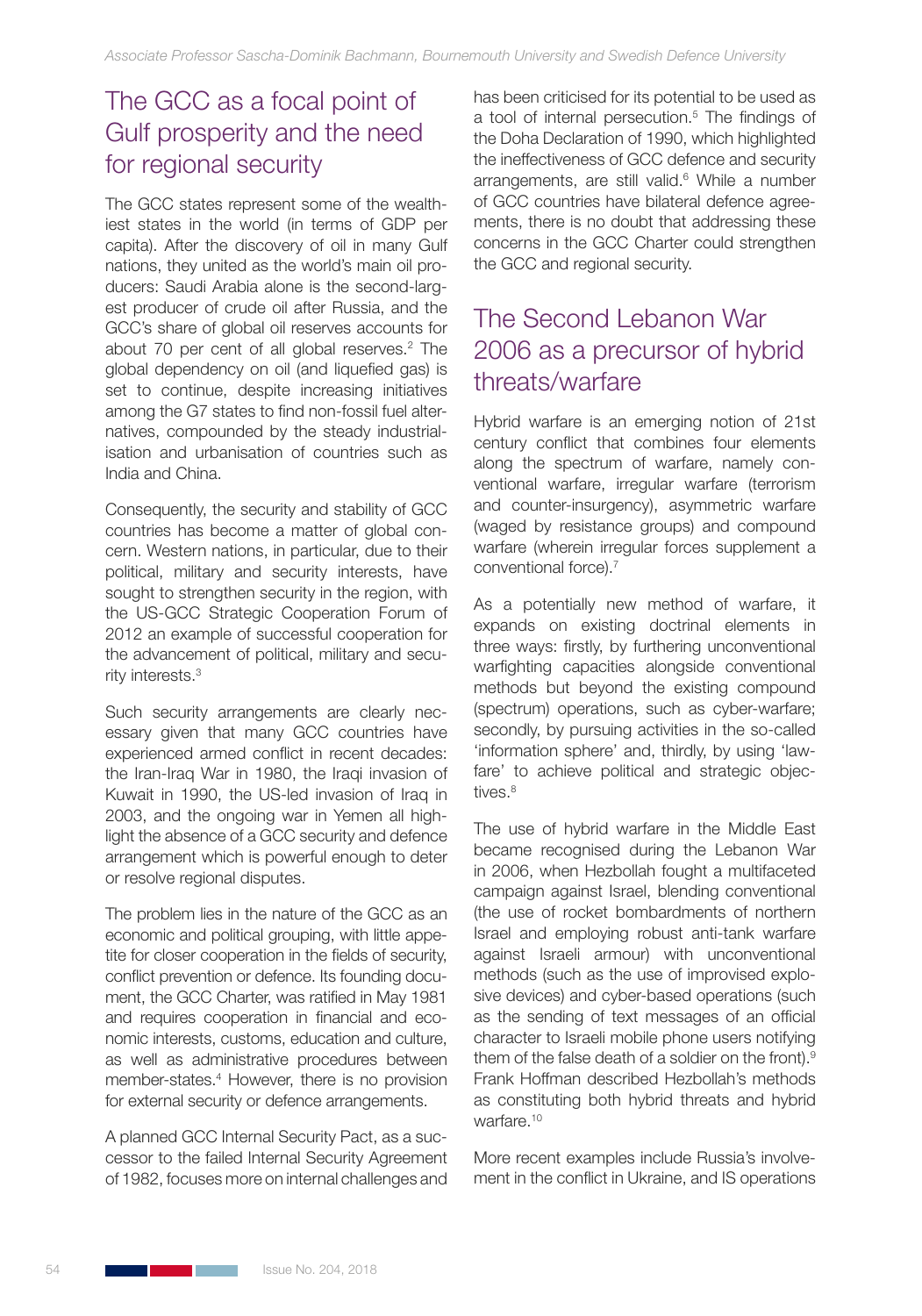

in Iraq and Syria, as well as its recent recruitment and radicalisation campaigns in EU countries for the 'jihad' in Syria and 'martyrdom' operations in Europe. These examples use a holistic mix of conventional and non-conventional forms of warfare, information operations, lawfare and cyber-attacks, aimed at testing the resilience of the affected states and societies. The way the current GCC crisis has unfolded allows for some comparison with these conflicts and how methods of hybrid warfare are being employed to exploit vulnerabilities and lack of resilience, both as measures and countermeasures.

As early as 2010, NATO identified 'hybrid threats' as low-intensity, kinetic and non-kinetic threats to international peace and security, including cyber war, low-intensity asymmetric conflict scenarios, global terrorism, piracy, transnational organised crime, demographic challenges, resources, security, retrenchment from globalisation, and the proliferation of weapons of mass destruction.<sup>11</sup>

One such type of hybrid threat is cyber threats, which constitute threats in the 'fifth dimension' of warfare, as cyberwarfare is often described.<sup>12</sup> Cyber threats refer to sustained campaigns of concerted cyber operations against the IT infrastructure of a targeted state, including mass web disruption, spam use and malware infection.<sup>13</sup>

While cyber-attacks do not involve the use of force *per se*, their effects in terms of loss of life and material damage to property may be comparable to the effects of an armed attack. Indeed, the *Tallinn Manual*, authored by a panel of international experts and published by NATO's Cooperative Cyber Defence Centre of Excellence in 2013, contends that cyber-attacks, if they cause death, injury or damage, can be regarded as the use of force.<sup>14</sup>

Cyber-attacks can therefore constitute a method of warfighting *sui generis*, as evident in Russia's cyber-attack on Estonia in 2009, or as part of a conventional military campaign in a supporting role and function. The use of cyber as a force multiplier was also evident in Russia's use to augment its military capabilities during its military campaigns against Georgia in 2008, and more recently in Ukraine since 2014.15

Between 2010 and 2012, NATO—recognising hybrid threats as a major risk—began work to identify these threats and define a comprehensive approach for countering them by including state and non-state actors in a comprehensive defence strategy. According to NATO's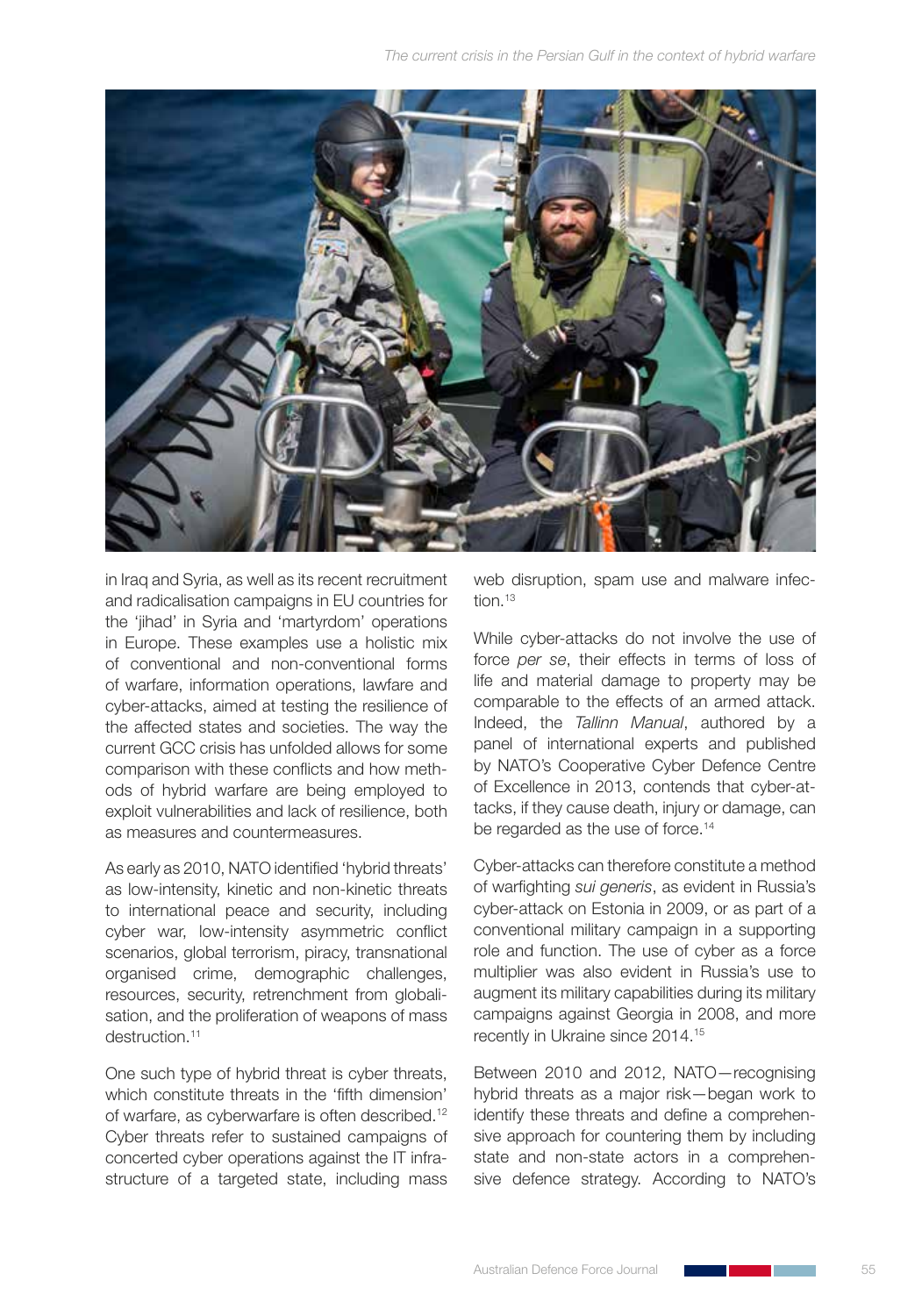*Bi-Strategic Command Capstone Concept* of 2010, hybrid threats represent complex and non-linear threats that are difficult to resolve using one-dimensional measures such as military action.16 Specifically, hybrid threats are defined by NATO as 'those threats posed by adversaries with the ability to simultaneously employ conventional and non-conventional means adaptively in pursuit of their objectives'.

Perhaps short-sightedly, given Russia's aggression in Eastern Europe, this project was discontinued in 2012 due to lack of support from NATO members. However, in December 2015, NATO announced the development of a new *Hybrid Warfare Strategy* which, in essence, recognises the existing capstone document of 2010 as a blueprint for countering hybrid threats 'in a comprehensive way [and] in the complex geostrategic environment posed by globalisation'.17 That clearly was in response to events in Ukraine and Russia's annexation of Crimea, in which Russia used security, military, political, legal, informational, technical and economic means to advance its interests.

Another element of hybrid warfare can be the use of 'lawfare', the use of law as a weapon.<sup>18</sup> Russia has succeeded in using law as a means of warfare in its movement into Crimea, as the absence of a clear definition of the nature of 'intervention' has made the action difficult to categorise in international law. As a result, in addition to Russia's denial of these actions, the legal assessment in terms of legality/illegality has become a partisan undertaking.19 What has become clear is that countering hybrid threats/ warfare will shape NATO's future role in addressing armed conflict and global risk and crisis management.

## Recent cyber-attacks in the Gulf as a precursor to the current crisis

Even before the current crisis, Qatar and other GCC states recognised their vulnerability to cyber-attacks on their critical infrastructure, not least because of prior attacks directed against Qatar and Saudi Arabia. In 2015, Qatar's Minister of Information and Communication Technology asserted that protecting the nation's critical infrastructure is a key objective of its cybersecurity policy:

Qatar has taken steps for transitioning from a traditional hydrocarbon-based economy to a digital economy…. However, digital inter-connectedness is only beneficial if we can ensure our citizens and businesses are safe in the digital world that we are transitioning to a digital government.<sup>20</sup>

Security experts have hinted that Qatar may face a high risk of cyber-attacks as the host of the upcoming FIFA 2022 World Cup, cautioning that the nation's financial, oil and gas sectors continue to be vulnerable to cyber-attacks.<sup>21</sup> Indeed, an increasing number of cyber-attacks have recently been reported in the Gulf. In 2012, Qatar's second-largest liquefied natural gas producer, RasGas, was attacked by Shamoon, a computer virus that caused its system to go offline.<sup>22</sup> Earlier, in 2010, it was reported that a sophisticated virus/worm called Stuxnet had been used, allegedly by Israel and/or the US, to sabotage Iran's nuclear weapons program.<sup>23</sup>

This vulnerability and the occurrence of such attacks makes Qatar (and other GCC states) an interesting case study for examining the nature and form of cyber-attacks in terms of the *Tallinn* guidelines, and as a form of hybrid threat or a method of hybrid warfare. With its vast reserves of natural resources and critical infrastructure, and its strategic position in the Persian Gulf, Qatar is particularly vulnerable to cyber and hybrid attacks.

The Saudi Arabian Oil Company )ARAMCO) was hacked in 2015, an act that has been described as one of the most severe in the history of the GCC.<sup>24</sup> The impact of this cyber-attack and its exploitation of network-related vulnerabilities shook the confidence of Saudi Arabia's global business partners and contractors of ARAMCO. The GCC position has been that this attack originated from or on behalf of Iran, and led to a consensus of how to improve resilience and develop counter-attack options in the future. That leads to the question of whether other GCC states would have protected each other in such instances prior to the current GCC crisis, given the lack of a regional defence consensus or arrangement.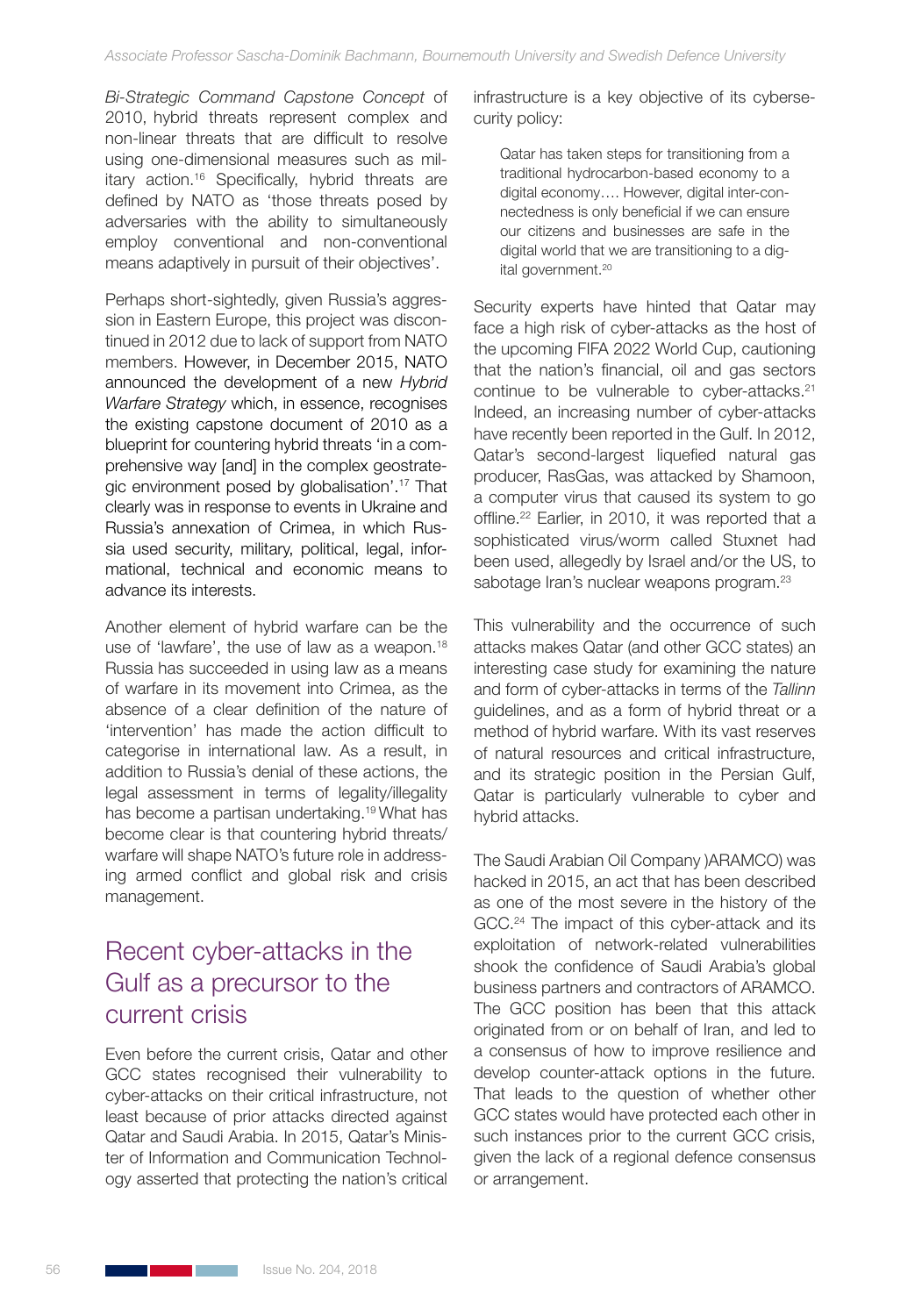#### The use of hybrid warfare in the current Qatar-GCC crisis

In early June 2017, three GCC member states (Saudi Arabia, UAE and Bahrain) cut diplomatic ties with Qatar, imposed a trade embargo, and expelled Qatari nationals from their territories, as well as banning any travel to Qatar. These measures were justified as constituting a legitimate response and countermeasure to Qatar's continuing support for terrorist organisations in the region.<sup>25</sup>

The boycott/embargo was supported by several regional but non-GCC states, such as Egypt, Jordan, Yemen and other countries that are generally seen to follow or be influenced by GCC countries. The ensuing crisis was further escalated by President Trump's statement on Twitter that Qatar 'has been a funder of terrorism at a very high level', which directly contradicted Secretary of State Tillerson's attempts to ease tension in the region.<sup>26</sup>

The present anti-Qatar policy is a model mix of 'diplomatic, information, military, and economic' actions, targeting political, military, economic, social, information and infrastructure effects.<sup>27</sup> The Saudi and UAE-led blockade was supported by classical 'soft power' action, notably Saudi Arabia's decision to close its land border with Qatar, the only land border of the Qatari peninsula. The 'blockade' countries have also blocked their respective air space for any air travel to and from Qatar.

The blockade policy by Saudi Arabia and UAE, utilising a means short of the use of force, falls within the operational spectrum of hybrid warfare. Given that the blockade has been augmented by other supporting action, which also falls under the wider umbrella of hybrid warfare, it seems appropriate to view the current GCC situation as falling within the wider hybrid warfare/hybrid threats warfare spectrum. Other examples include exercising direct pressure on religious leaders in Qatar, and the use of the international media and information sphere to support Saudi Arabia's narrative of Qatar's terrorism links, as well as the attempt to use Arab writers, intellectuals and tribal leaders to take a stance against Qatar's government.

The blockade of Qatar's sea, land and air borders prevented Qatari citizens from entering or leaving the country. They were also forced to leave the affected states (and Saudi and UAE citizens residing in Qatar were forced to leave Qatar in response to pressure from their home countries). These actions, which violate both international law and GCC law, have surprised both the Qatari people and their government, particularly given the close links within GCC member-states along and across tribal and family lines.

Saudi Arabia's decision also to send back camels (and sheep) from Saudi Arabia to Qatar has hit a particular raw nerve in the Arab nation due to its cultural attachment to camels.<sup>28</sup> Camels are not only the main means of transport in the region but are synonymous with the region's pre-petroleum wealth. Saudi Arabia also imposed conditions on pilgrims from Qatar arriving in the country for the annual Hajj of 2017, which was more-widely condemned as affecting their freedom of religion.29

The current crisis commenced with a cyber-attack targeting the Qatar News Agency and the uploading of fake news involving statements allegedly made by the Emir of Qatar (which he later accused some of the embargoing countries of using as a pretext to carry out the blockade).30 *The Washington Post* reported in mid-July that the UAE may have been behind this cyber operation.<sup>31</sup>

The Gulf states' campaign against Qatar has the hallmarks of a hybrid warfare campaign, combining a variety of non-kinetic means and tools, including information operations, economic and diplomatic blockade, and cyber operations. Missing so far has been the use of covert operatives, so-called local volunteers and other non-attributable operatives, to escalate the conflict to the next stage, which would turn the present crisis into a fully-fledged hybrid warfare campaign comparable to Russia's Crimea campaign of 2014.

The use of hybrid warfare is not new to the GCC. Another example of such multi-modal hybrid warfare could be seen in the Bahraini protests of 2011. Bahrain has a population of various religions and sects (predominantly Sunni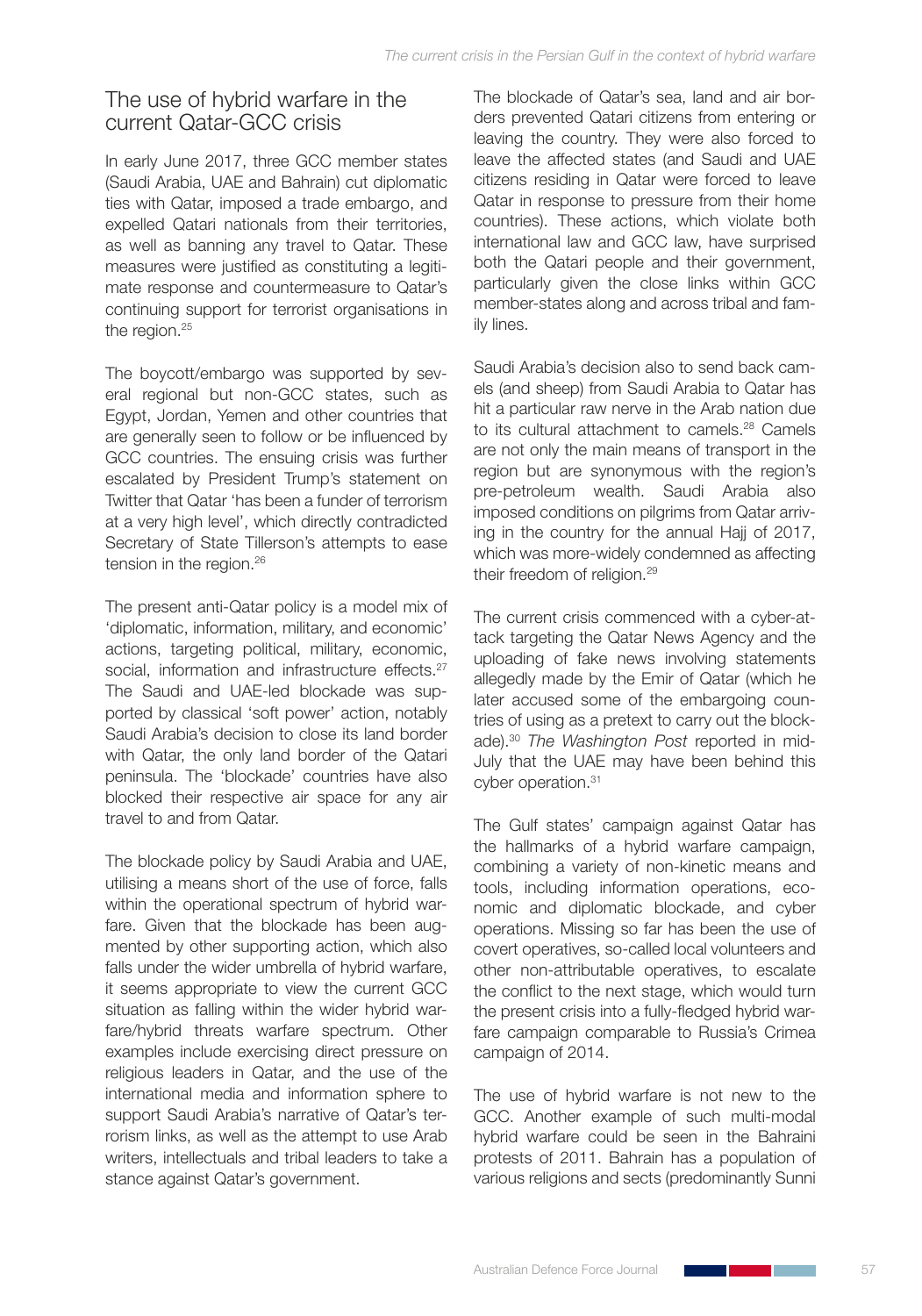and Shia). In 2011, demonstrators in Bahrain demanded improved economic conditions and human rights. What began as a local protest became a hybrid threat when peaceful gatherings turned into a sectarian protest of the Shia minority against the rule of the Sunni Emir. The protestors were edged on by Shia leaders from Iran and its Lebanese affiliate Hezbollah, media outlets in Iran, and Hezbollah-supported protestors on the ground.

This turned the original protests into a Sunni-Shia conflict, with an increase in violence originating from domestic and outside actors aimed at the government of the state. The situation became so volatile that Bahrain had to ask for military assistance from a Saudi-led GCC coalition. This could be considered an example of hybrid warfare, as internal unrest was turned into a regional security threat with the support of an external state (Iran) and its non-state affiliates. Iran, while denying any interest and involvement, used diplomacy, media operations and eventually lawfare to support the unrest in a fashion used successfully by Russia three years later in Crimean.<sup>32</sup>

### Conclusion

It seems that the Gulf states continue to be vulnerable to both unconventional warfare and hybrid attacks alike, whether originating from GCC states, other states or non-state actors. The only solution would seem to lie in the development of an effective GCC defence arrangement, rather than the continuation of unilateral efforts—which create vulnerabilities on their own and often lead to an increase in mutual distrust among the GCC nations. It is also clearly important, both for regional and broader global stability, that the situation returns to a pre-crisis status quo.

Qatar's answer to the current crisis is not an easy one. Indeed, given the quantity and quality of the hybrid warfare campaign being targeted at it, the response will require an equally comprehensive approach combining diplomacy, lawfare, information operations and economic countermeasures. The question remains, which countermeasures should Qatar employ and what would be the ramifications. For example, were Qatar to use Al Jazeera more aggressively, as a propaganda tool in the information sphere, how would that play out? Could it escalate or deescalate the situation?

Similarly, if Qatar were to deploy cyber countermeasures against Saudi Arabia, what could be achieved and how would this play out in terms of achieving the overall objective of resolving the present crisis? Is Qatar, realistically, able to do very much, apart from sticking to the lawful response through lawfare? The Charter of the GCC may be the legislative instrument to address this situation. However, to date, the Charter has largely only dealt with administrative matters. So attempting to elevate the Charter to security issues may put the cooperative future of the GCC at stake.

At present, Qatar seems inclined to utilise hybrid countermeasures, using 'lawfare' in the wider sense, by making a legal complaint to the World Trade Organization over the economic blockade, and complaining to the International Civil Aviation Organization, albeit without success to date.33 It has also increased its production of liquid gas by 30 per cent as an economic countermeasure, as well as utilising trade and diplomacy as strategic leverage.<sup>34</sup>

Given the continuing strategic relevance of the GCC region for US and European foreign policy, the re-emergence of the threat posed by Iran, and the need to reduce tensions among GCC member-states in order to maintain US (and other) strategic interests in terms of trade and strategic cooperation, it seems likely that the crisis will be resolved in the not too distant future. In the meantime, it is a good example of the broadening use and prospective success of hybrid warfare.

*Sascha-Dominik Dov Bachmann is an Associate Professor in International Law at Bournemouth University (UK) and Associate Professor in War Studies at the Swedish Defence University. As a reservist in the German Army, he served in peacekeeping missions in an operational and advisory capacity. He took part as NATO's 'rule of law subject-matter expert' in NATO's 'Hybrid Threat Experiment' of 2011 and in related workshops at NATO and national level. He has widely written on the subject of hybrid threats/warfare and lawfare from an operational perspective.*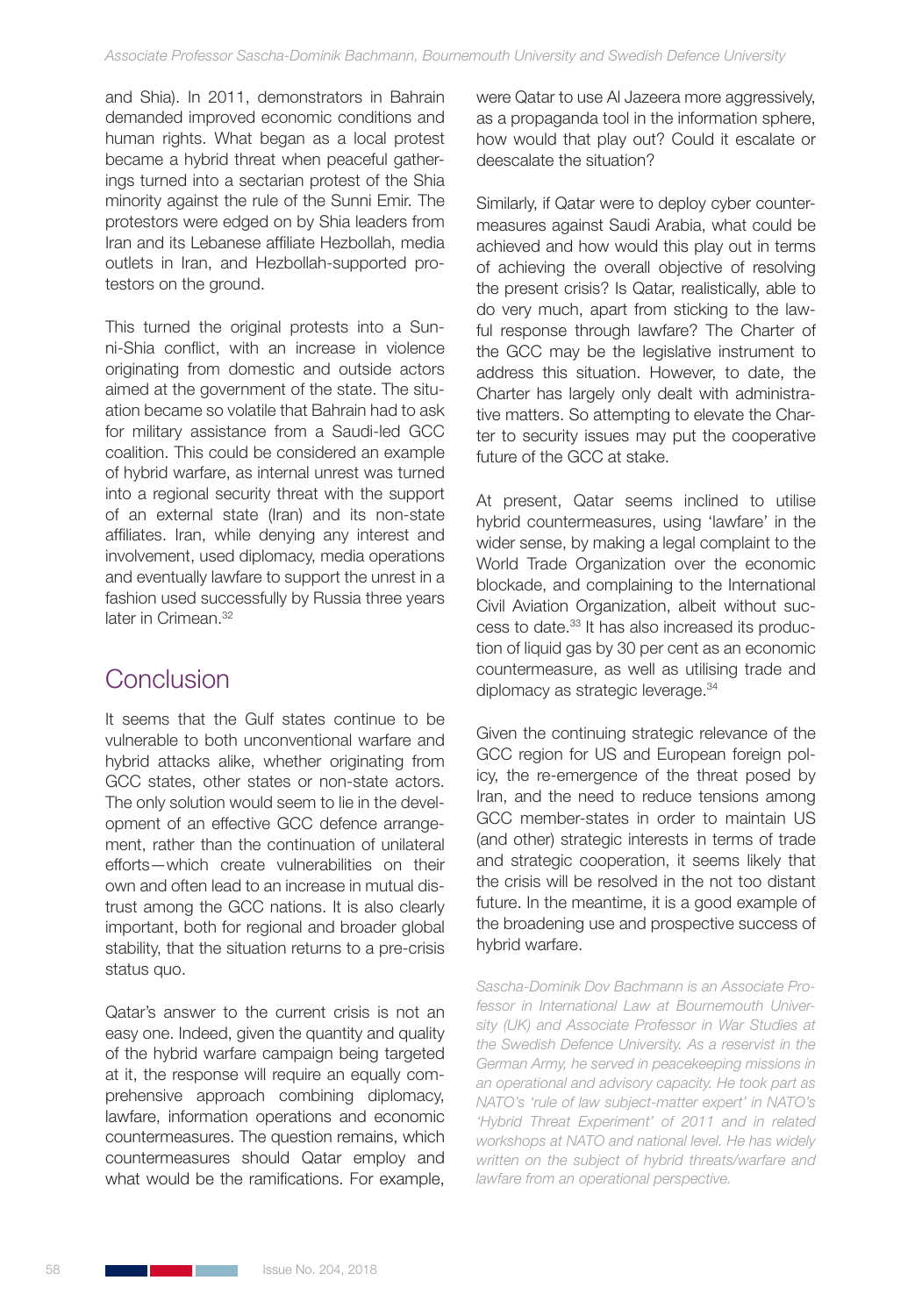#### **Notes**

- 1 See P. Danahar, *The New Middle East: the world after the Arab Spring*, Bloomsbury: London, 2013 for an authoritative introduction and discussion of the term within its political and historical context.
- 2 Trading Economic, 'Crude oil production', *Trading Economic* [website], available at <https://tradingeconomics.com/ country-list/crude-oil-production> accessed 18 July 2017; *Arab News*, 'GCC share of global oil reserves likely to raise to 70%', *Arab News* [website], available at <http:// www.arabnews.com/gcc-share-global-oil-reserves-likelyrise-70> accessed 18 July 2017.
- 3 See, for example, the British position highlighted in *Al Jazeera*, 'Britain to deepen security cooperation with the GCC', *Al Jazeera* [website], 7 December 2016, available at <http://www.aljazeera.com/news/2016/12/britaindeepen-security-cooperation-gcc-161207102311180. html> accessed 18 July 2017; see also *SUSRIS, '*US-GCC Strategic Cooperation Forum', available at <http:// susris.com/glossary/us-gcc-strategic-cooperationforum/> accessed 18 July 2017.
- 4 For an English version, see International Relations and Security Network (SRN), 'Charter of the Gulf Cooperation Council (GCC)', *SRN* [website], available at <https://www. files.ethz.ch/isn/125347/1426\_GCC.pdf> accessed 20 July 2017.
- 5 See Human Rights Watch, 'GCC: joint security agreement imperils rights', *Human Rights Watch* [website], 26 April 2014, available at <https://www.hrw.org/ news/2014/04/26/gcc-joint-security-agreement-imperilsrights> accessed 20 July 2017.
- 6 See, for example, C. Koch, 'The GCC as a regional security organization', *KAS International Reports* [website], <http://www.kas.de/wf/doc/kas\_21076-544-2-30.pdf?101110135754> accessed 18 July 2017.
- 7 S.D. Bachmann and A.B.M. Mosquera, 'Lawfare and hybrid warfare –how Russia is using the law as a weapon', *Amicus Curiae*, Issue 102, 2015, abstract available at <https://papers.ssrn.com/sol3/papers.cfm?abstract\_ id=2841277> accessed 17 July 2017.
- 8 S.D. Bachmann and H. Gunneriusson, 'Eyes wide shut: how Russia's hybrid warfare exposes and exploits Western vulnerabilities', *Georgetown Journal of International*  Affairs, 18 January 2017, available at <http://journal. georgetown.edu/eyes-wide-shut-how-russias-hybridwarfare-exposes-and-exploits-western-vulnerabilities/> accessed 17 July 2017.
- 9 F.G. Hoffman, *Conflict in the 21st century: the rise of hybrid wars*, Potomac Institute for Policy Studies: Arlington, 2007, p. 37.
- 10 Hoffman revisited his discussion of the hybridity of Hezbollah's warfighting approach in subsequent academic works where he discussed the interchangeable nature of the terms hybrid threats and warfare. See, for example, F.G. Hoffman, 'Hybrid warfare and challenges'*,*  Joint Forces Quarterly, Issue 52, 1<sup>st</sup> Quarter 2009, pp. 1-2; and F.G. Hoffman, 'Hybrid vs. compound war: the Janus choice of modern war: defining today's multifaceted conflict', *Armed Forces Journal*, October 2009, pp. 1-2.
- 11 S. Bachmann, 'Hybrid threats, cyber warfare and NATO's comprehensive approach for countering 21st century

threats—mapping the new frontier of global risk and security management', *Amicus Curiae*, Issue 88, January 2012; and NATO, 'NATO countering the hybrid threat', *NATO* [website], available at <http://www.act.nato.int/ nato-countering-the-hybrid-threat> accessed 17 July 2017.

- 12 S. Bachmann and H. Gunnariusson, 'Russia's hybrid warfare in the East: the integral nature of the information sphere', *Georgetown Journal of International Affairs*, 2015, pp. 198-212.
- 13 S. Bachmann and H. Gunnariusson, 'Hybrid wars: the 21st century's new threats to global peace and security', *South African Journal of Military Studies*, Issue 43, No. 1, 2015, pp. 77-98.
- 14 See the latest edition at Cooperative Cyber Defence Centre of Excellence, *Tallinn Manual on the International Law Applicable to Cyber Warfare*, 2017, available at <https://ccdcoe.org/tallinn-manual-20-internationallaw-applicable-cyber-operations-be-launched.html> accessed 25 January 2018.
- 15 Bachmann and Gunneriusson, 'Eyes wide shut'.
- 16 P. Fleming, 'The hybrid threat concept: contemporary war, military planning and the advent of unrestricted operational art', *Homeland Security Digital Library* [website], available at <https://www.hsdl.org/?view&did=700828/> accessed 17 July 2017.
- 17 NATO, 'Press statements by the NATO Secretary General Jens Stoltenberg and the EU High Representative for Foreign Affairs and Security Policy, Federica Mogherini, 1 December 2015', *NATO* [website], available at <http:// www.nato.int/cps/en/natohq/opinions\_125361.htm> accessed 17 November 2015.
- 18 S.D. Bachmann and A.B.M. Mosquera, 'Lawfare in hybrid wars: the 21st century warfare', *Journal of International Humanitarian Legal Studies*, Issue 7, 2016, p. 63, with reference to Dunlap who coined the term in 2001.
- 19 S.D. Bachmann and A.B.M. Mosquera, 'Lawfare and hybrid warfare –how Russia is using the law as a weapon', *Amicus Curiae*, Issue 102, 2015.
- 20 H. al-Jaber, 'Protecting critical infrastructure key to Qatar's cyber security approach', *Gulf Times* [website], 19 April 2015, available at <http://www.gulf-times.com/qatar/178/ details/435549/%E2%80%98protecting-criticalinfrastructure-key-to-qatar%E2%80%99s-cyber-securityapproach%E2%80%99> accessed 23 November 2015.
- 21 Aarti Nagraj, 'Qatar faces high risk of cyber-attacks during FIFA 2022 World Cup', *Gulf Business* [website], 23 April 2015, available at <http://gulfbusiness.com/qatar-faceshigh-risk-cyber-attacks-fifa-2022-world-cup/> accessed 24 November 2015.
- 22 *The New Arab*, 'GCC businesses are facing a major cybersecurity deficit', *The New Arab* [website], 12 June 2017, available at <https://www.alaraby.co.uk/english/ comment/2017/6/12/gcc-businesses-are-facing-amajor-cybersecurity-deficit> accessed 3 June 2017; P. Paganini, 'RasGas, new cyber-attack against an energy company', *Security Affairs* [website], 31 August 2012, available at <http://securityaffairs.co/wordpress/8332/ malware/rasgas-new-cyber-attack-against-an-energycompany.html> accessed 3 August 2017.
- 23 C. Williams, 'Stuxnet: cyber-attack on Iran "was carried out by Western powers and Israel'", *The Telegraph*